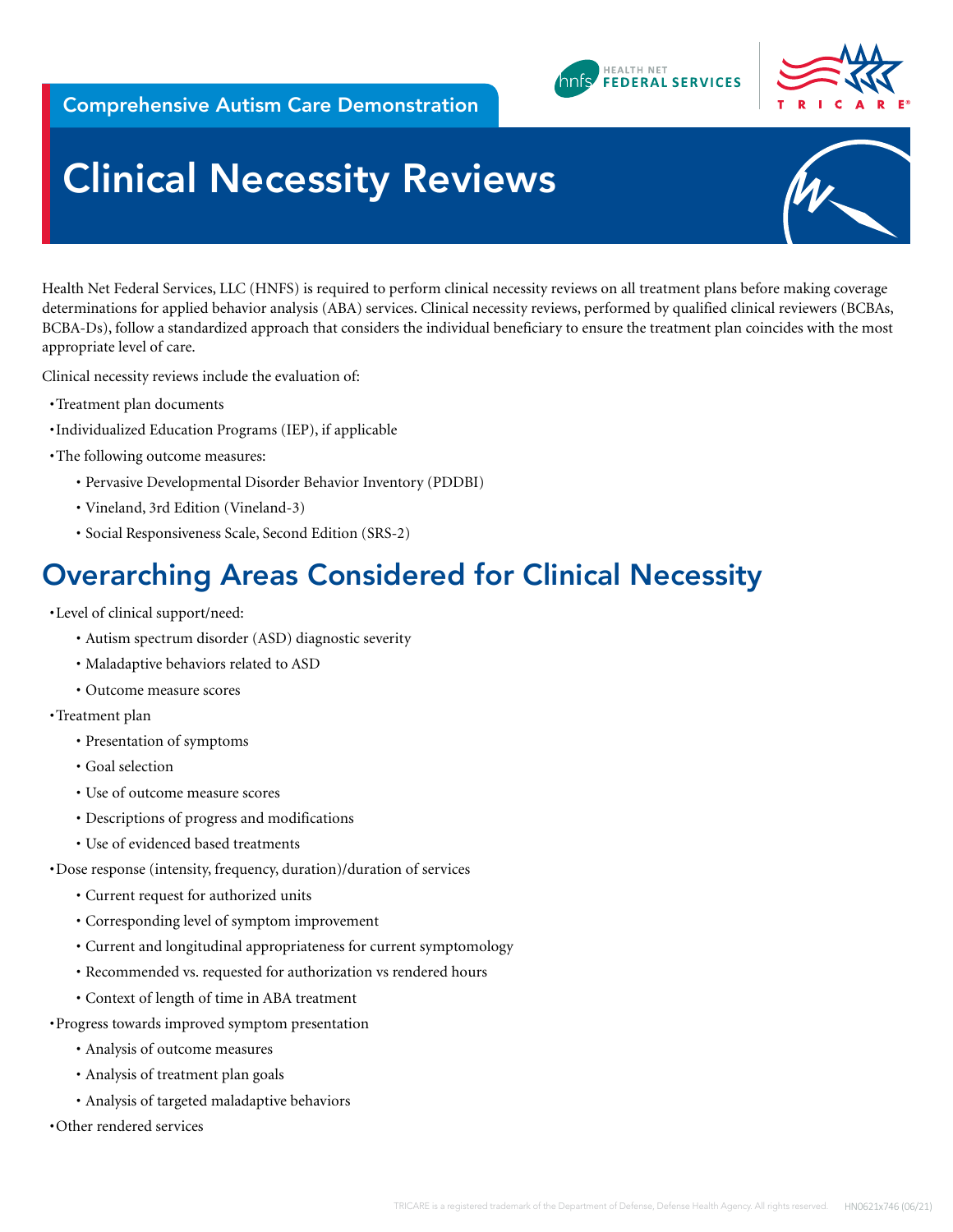- The overall treatment necessity, including symptoms effectively treated by other specialties
- Analysis of co-morbid diagnosis and symptoms
- Review of any non-ASD related treatment plan goals
- Review of other treatments being accessed

•Parent engagement focuses on the analysis of:

- Parent participation levels
- Parent/caregiver goals and goal progress
- Planning and preparedness of parent generalization and maintenance outside of active service delivery

# Clinical Consultation and Provider Engagement

Following the clinical necessity review, the BCBA clinical reviewer will either:

- •Make a coverage determination.
- •Request additional information.
- •Schedule a clinical consultation with the responsible ABA supervisor.

#### Clinical Consultations

The clinical consultation will address areas of concern and sections in the treatment plan that need to be addressed and resubmitted prior to treatment authorization. The consultation may address:

- •Missing documentation
- •Exclusions
- •Stagnation or regression on goals or outcome measures
- •Lack of parent engagement and goal progress
- •Barriers to compliance with program requirements
- •Lack of clinical necessity for ABA services
- •Discharge recommendations

Required changes to the treatment plan may include additional explanations, new or modified goals, and references to outcome measures or items related to clinical necessity and parent engagement.

Following the consultation, the ABA supervisor will receive a written communication outlining the changes required (the changes that were discussed during the consultation) and include instruction for the resubmission of the request for authorization. Once the ABA supervisor resubmits the treatment plan, a second review ensures compliance with program requirements prior to a coverage determination. If the resubmitted treatment plan fails to address all changes and/or demonstrate clinical necessity, an additional consultation may be required between the ABA supervisor and the clinical reviewer.

If the ABA supervisor is unwilling to update the treatment plan, the coverage determination may result in a full denial or partial denial.

Providers can avoid or minimize requests for clinical consultation by:

- •Adhering to treatment plan requirements.
- •Meeting expectations on progress and summaries.
- •Developing clear and objective goals and treatment paths; and
- •Addressing areas of concern clearly (e.g., outcome measure regression, goals progress, etc.) with full explanations and treatment alterations.

#### Use of PSI-4/SIPA Scores

HNFS' clinical reviewers do not use submitted Parenting Stress Index, Fourth Edition (PSI-4) and Stress Index for Parents of Adolescents (SIPA) scores when making coverage determinations. However, after a coverage determination has been rendered, clinical reviewers will use PSI-4/SIPA scores to identify whether additional family support would be beneficial to increase parent engagement, decrease familial stress and/or support the beneficiary's access to services. Clinical reviewers may engage with families about additional support, as appropriate.